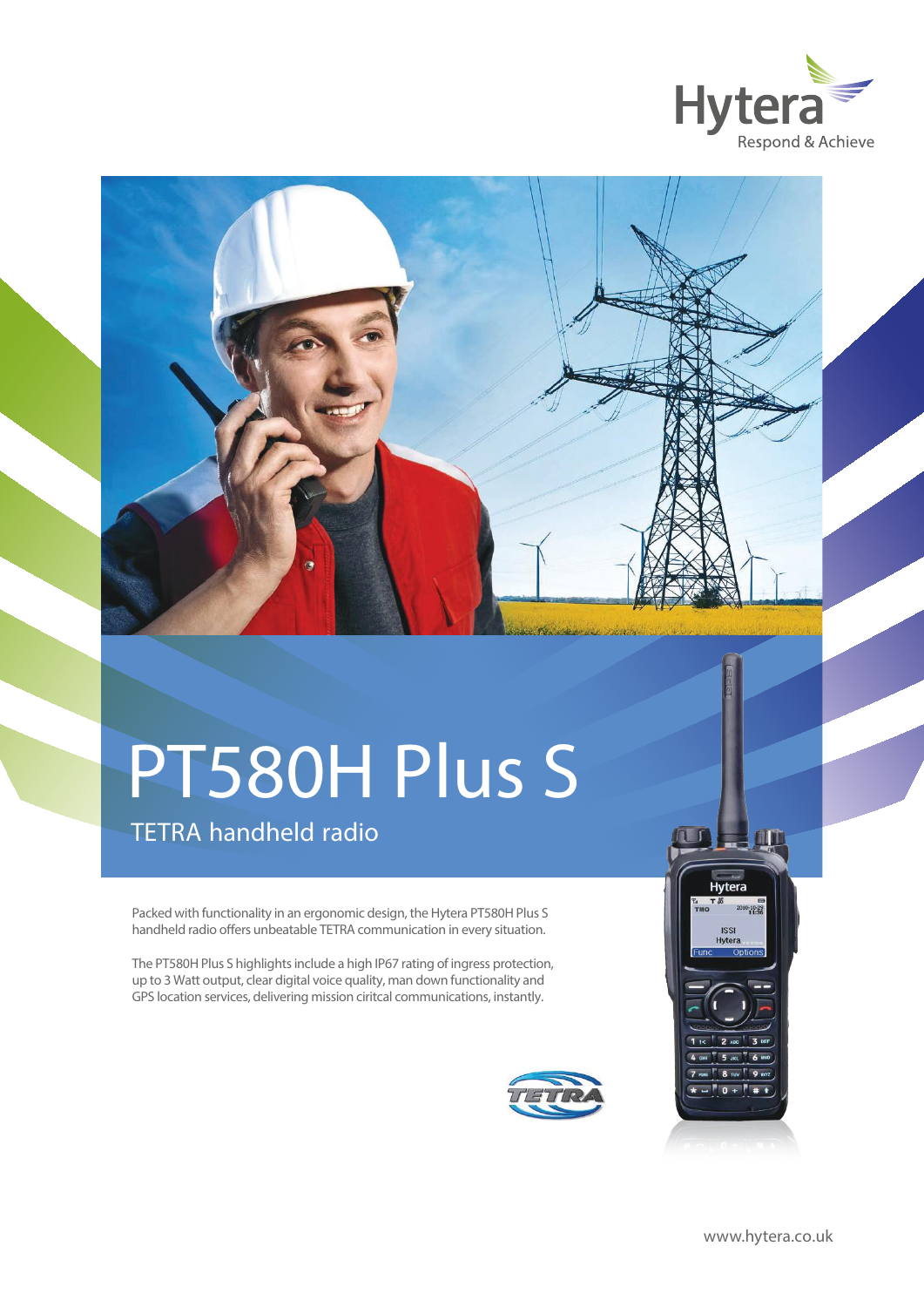# **Radio**

# PT580H PLUS S

**TETRA handheld radio**











### **Highlights**

#### **Versatile operating modes**

Besides Direct Mode (DMO) and Trunked Radio Mode (TMO), the PT580H Plus S supports ETSI type 1A DMO Repeater operation. By using this operating mode, the PT580H Plus S can boost the area of operation for other TETRA users.

#### **Exceptional audio**

The PT580H Plus S features an advanced audio chip with new noice cancelling capability. Users working in noisy environments can continue to communicate with good audio quality.

#### **Patented antenna**

The integrated radio and GPS antenna provides a neat design and advanced GPS based features. The two controls on the PT580H Plus S are separated by the antenna to prevent operating errors, even when wearing gloves, or in poor light conditions.

#### **Dustproof and waterproof**

The device complies with all the requirements of IP67 degree of protection, withstanding submersion in 1 metre of water for a duration of up to 30 minutes. The device meets the requirements of the MIL-STD-810 C/D/E/F/G standard and has passed the HALT tests (Highly Accelerated Life Test). These rigorous testing procedures ensure the radio will continue to perform even under harsh operating conditions.

#### **Versatile services**

With a full line-up of TETRA voice and data services, the PT580H Plus S also offers additional functions including advanced encryption and voice-recording. The accessory port ensures both audio and data accessories can be connected with the radio to improve the user experience.

#### **Immediate and direct communication**

The PT580H Plus S provides rapid access to the TETRA radio network and to its services. It was developed according to the regulations of the ETSI TETRA standard, and is therefore compatible with infrastructures and terminals from various manufacturers.

#### **Extensive accessories**

A vast range of optional accessories are available to tailor the user experience depening on the job role and environment. These accessories include wirless audio options, noise protection headsets, charging options and car kits.

The features marked with \* are available in future versions of the PT580H Plus S. Encryption features are optional and have to be configured separately. They are also subject to European export regulations.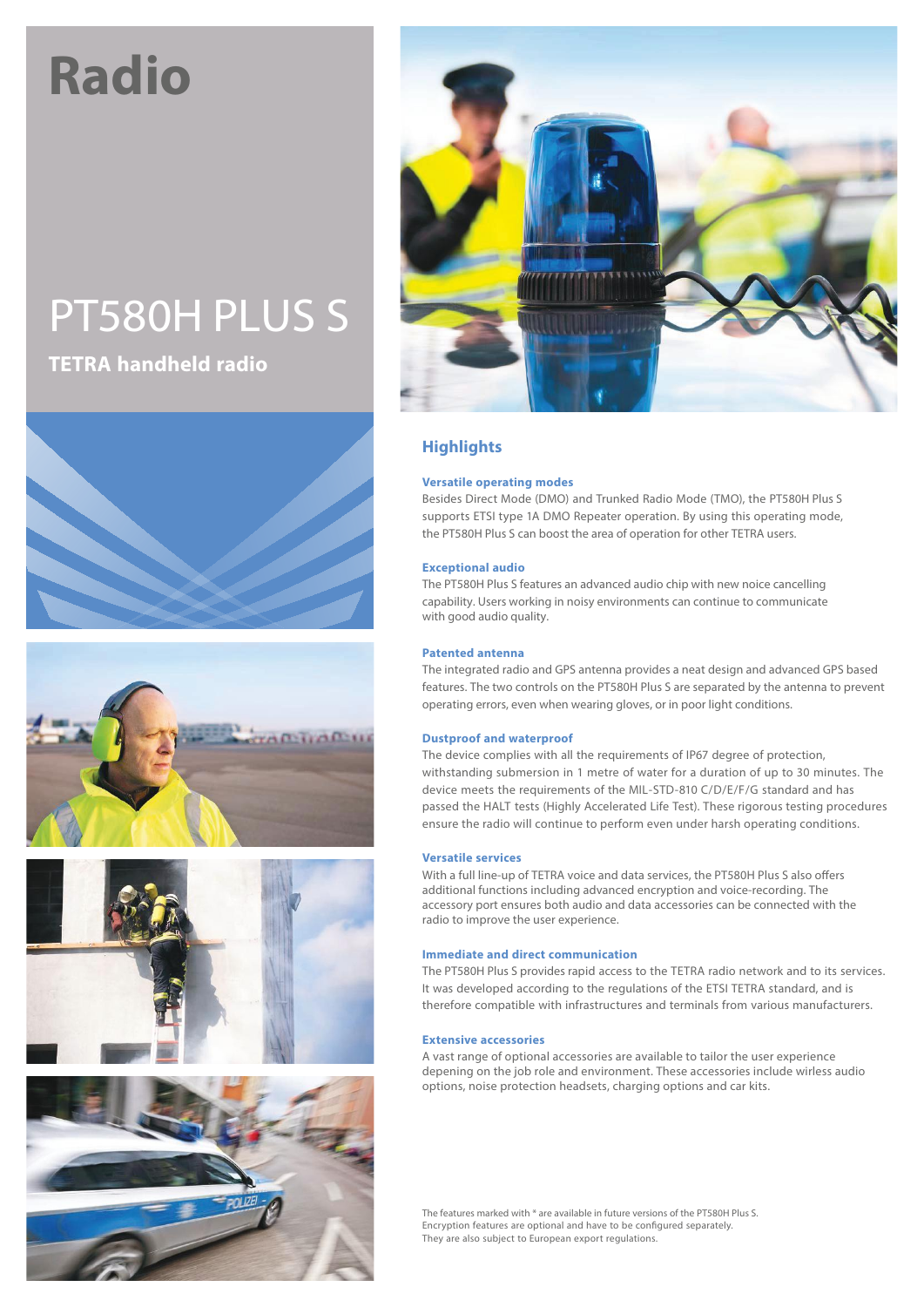#### **Functions**

#### **Operating mode**

- Trunked radio mode (TMO): communication via the TETRA radio network (semi-duplex and duplex mode)
- Direct mode (DMO): direct communication between the radios (semi-duplex)
- **ETSI type 1A DMO Repeater operation**

#### **Voice services**

#### **Group calls**

- Group call with defined priority (incl. pre-emptive priority)
- Dynamic Group Number Assignment (DGNA)
- Broadcast call (group, TMO)
- $=$  Subscriber identification (Talking Party Indification, TPI)
- Late Entry
- Open group call
- Priority group scanning

#### **Individual call**

- $\equiv$  Individual call, half-duplex and duplex (TMO)
- $\equiv$  Individual call with defined priority (also pre-emptive priority)
- Calling Line Identification Presentation (CLIP)

#### **Emergency call**

- $\equiv$  Emergency call to selected group / to predefined group
- Emergency individual call & emergency PABX/PSTN call
- Hot Mic & emergency cycle
- Silent alert (TMO)

#### **Calls to telephone networks (PSTN/PABX) (TMO)**

- PSTN/PABX individual call, full-duplex
- PSTN/PABX individual call, half-duplex
- $-$  DTMF
- Calling Line Identification Presentation (CLIP)

#### **Additional call services**

- Callout
- Gateway call (DMO) / repeater call (DMO)

#### **Security services**

- Authentication & mutual authentication
- Air interface encryption (TEA1, TEA2 \*, TEA3, TEA4)
- End-to-end encryption (E2EE): by software (AES128 / AES256), by SIM card, encryption of voice and SDS
- Access control with PIN/PUK code
- TETRA security class 1, 2, 3: non-encrypted, static encryption (SCK), dynamic encryption (CCK/DCK)
- Key distribution via air interface (OTAR)
- Static encryption in DMO (SCK) Attachment/deactivation via air interface
- (Enable /Disable)
- Ambience Listening



User-friendly interface, simple menu guidance.



Distinct two-colour PTT



Unique, concealed and compact speaker design for better audio quality.

#### **Safety functions for the user**

- **Emergency button**
- Lone worker function / man-down alarm
- Tilt alarm
- Silent alarm
- Call barring
- Programmable key lock (dedicated keys can be excluded from locking)
- Conguration protection / conguration password
- TX Inhibit (TXI)

#### **Functions of the user interface**

- $-$  20 programmable keys for direct access to individual functions (shortcut keys)
- 4-ways navigation key
- Separate rotary switches for call groups and audio volume
- Call log: Missed/answered calls, dialed numbers
- Flexible dialing (e.g. direct dialing, redialing, dialing lists etc.)
- Special microphone
	- Upper microphone for half-duplex calls
	- Lower microphone for duplex calls
- Adjustable display brightness & screen saver
- Many international languages are already available, installation of several selectable languages on radio
- Positioning based on ETSI LIP or NMEA protocol
	- Completely integrated GPS/GLONASS/Beidou receiver
	- Completely programmable position updates
	- Display the calling party's relative direction and position
	- Location information sending (TMO) on emergency call
- Integrated BT
	- Wireless BT connection to various audio and PTT devices
	- <sup>1</sup> Automatic scanning and identification of compatible BT devices
- PEI interface
- Clock synchronisation via GPS/SAT, radio network or local time
- **Energy saving mode**
- Automatic cell re-selection without call interruption (handover)
- Programming several selectable network identifications (TMO, DMO)
- Programming several selectable PSTN/PABX gateways
- Customizable alarm tones
- Radio User Assignment (RUA)
- Over the air programming (OTAP)

#### **Data / message services**

 $221$ 

 $2 \text{ arc}$  $\overline{X}$  note 5 JKL 6 MMO

8 TUY 9 BTZ  $* - 0 + 1 + 1$ 

4 at

- Short data service (SDS) types 1, 2, 3, 4 and TL
- Concatenated SDS (Long SDS) and Flash SDS
- Status message/text message
- Notification on new messages during calls
- Packet data service (packet data, single-slot, multi-slot)
- Java™ platform MIDP 2.0, WAP

Unique antenna design with built-in GPS antenna, Hytera patent.

Special orange emergency key.

Device interface for audio and data accessories, Plug & Play, with captive sealing plug.



Special labeling area, convenient for user identification.